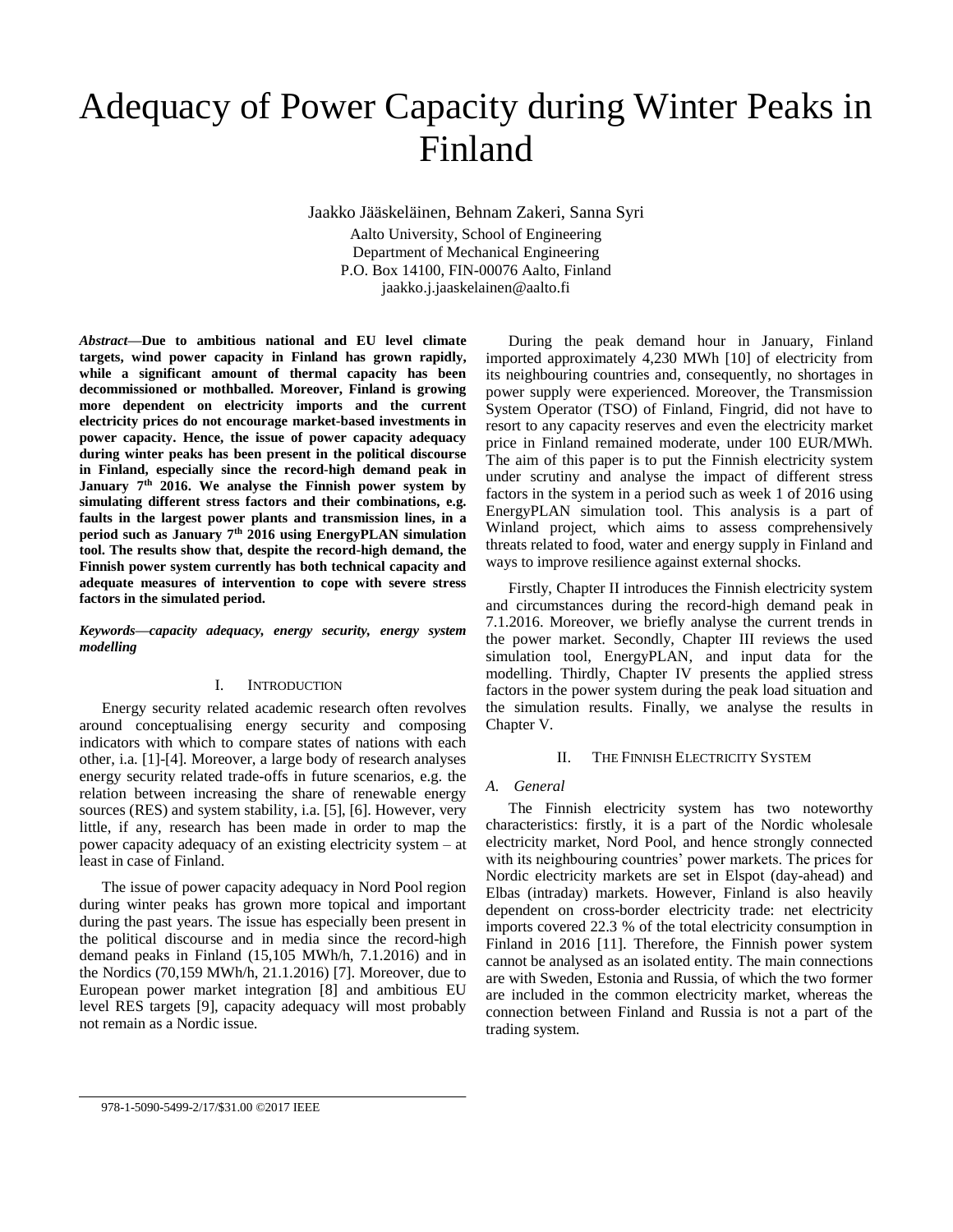Secondly, due to its geographical location and high share of energy-intensive industry, Finland's consumption per capita is high in both heat and electricity. Moreover, electricity and heating markets in Finland are strongly coupled via combined heat and power (CHP) production, which covers a major share of the Finnish energy production. This needs to be taken into consideration when analysing the Finnish power system.

## *B. Supply and Demand*

The Finnish electricity generation mix is highly diversified, comprising high shares of nuclear, hydro and thermal power production and an increasing share of wind power production. Electricity supply of 2016 (85.1 TWh in total) by sources is presented in Table I [11].

| <b>Production type</b>         | Consumption<br>(TWh/a) | Share $(\% )$ |
|--------------------------------|------------------------|---------------|
| Hydropower                     | 15.6                   | 18.3          |
| Nuclear power                  | 22.3                   | 26.2          |
| Condensing power plants        | 4.4                    | 5.2           |
| Combined heat and power, total | 20.8                   | 24.4          |
| CHP district heating           | 11.8                   | 13.8          |
| CHP industry                   | 9.0                    | 10.6          |
| Wind power                     | 3.1                    | 3.6           |
| Net import                     | 19.0                   | 22.3          |
| Total                          | 85.1                   | 100.0         |

Table I. Finnish energy consumption in 2016.

Total installed power capacity in Finland amounted to approximately 16,100 MW in the beginning of 2016 [12]. However, as some of the capacity is mothballed, some allocated as system reserves and the momentary availability of different technologies varies according to many factors, a more interesting figure is the estimated available capacity during the demand peak. Total installed capacity [12], Fingrid's estimation of the available power capacity during the demand peak in 2016 [13] and the actual realised production during the peak in 7.1.2016 are presented in Table II.

Table II. Installed power capacity, estimated available capacity during the peak in 2016 and actual production in the peak of 2016 in Finland.

| <b>Production type</b>         | <b>Installed</b><br>capacity<br>(MWe) | <b>Estimated</b><br>available<br>capacity<br>during the<br>peak (MWe) | <b>Production</b><br>during the<br>peak (MWe) |
|--------------------------------|---------------------------------------|-----------------------------------------------------------------------|-----------------------------------------------|
| Hydropower                     | 3,180                                 | 2,550                                                                 | 2,235                                         |
| Nuclear power                  | 2,780                                 | 2.780                                                                 | 2.776                                         |
| Condensing power plants        | 2,160                                 | 960                                                                   | 638                                           |
| Combined heat and power, total | 6.985                                 | 5,250                                                                 | 4,790                                         |
| CHP district heating           | 4.170                                 | 3.250                                                                 | 3.134                                         |
| CHP industry                   | 2.815                                 | 2.000                                                                 | 1,656                                         |
| Wind power                     | 1.005                                 | 60                                                                    | 161                                           |
| Other                          |                                       |                                                                       | 274                                           |
| <b>Total</b>                   | 16.110                                | 11.600                                                                | 10.874                                        |

The realised production during the peak is based on Fingrid's estimation and the production referred to as *Other* is production that has not been managed to specify. We allocate the *Other* production under condensing production in Fig 1, as e.g. Pöyry [14] estimates that Finnish district heating CHP plants are able to produce approximately 210 MW of electricity in a condensing mode during the peak demand. The estimated condensing power capacity during the peak (960 MW) hence includes the aforementioned 210 MW, as Pöyry's estimate of Finnish condensing capacity is correspondingly 750 MW. As regards market based demand flexibility, there are not much data available, as Nord Pool does not publish electricity market supply and demand curves. However, Fingrid estimates the flexible demand in the dayahead market to be between 200 and 600 MW in 2016 [15]. Hence, we assume the unused demand flexibility to have been 400 MW during the demand peak in 7.1.2016 in this study.

## *C. Demand peak in January 7th 2016*

The Finnish power system witnessed a record-high demand for electricity in the first week of January in 2016, which culminated in a record-high hourly consumption peak, 15,105 MWh/h, in 7.1.2016 between hours 17 and 18. The consumption-weighted outside temperature during the peak was -25°C [10]. Demand during the peak surpassed the estimated available power capacity in Finland by more than 3,500 MW and, consequently, approximately 4,230 MWh of electricity was imported during the hour [10]. However, despite the record-high demand, no shortages in power supply were experienced. Moreover, Fingrid did not have to resort to any capacity reserves and even the electricity spot price in Finland remained moderate, at 99.94 EUR/MWh [7].

Despite the relatively low wind power production during the peak, market conditions were generally favourable: in addition to the lack of disturbances in the power system during the peak, there was a national holiday in Russia, which ensured the abundancy of electricity imports from Russia at a moderate price level. Moreover, hydro reservoir levels were higher than on average in early 2016 [16]. Electricity consumption of Finland in 7.1.2016 is illustrated in Fig 1.



Figure 1. Electricity supply and demand in Finland in 7.1.2016.

Electricity supply from the peak demand hour is shown in Table II. It should be noted that wind power production was rather low during the peak, but on the other hand, higher wind speeds also increase the heating demand and hence the amplitude of the demand peak.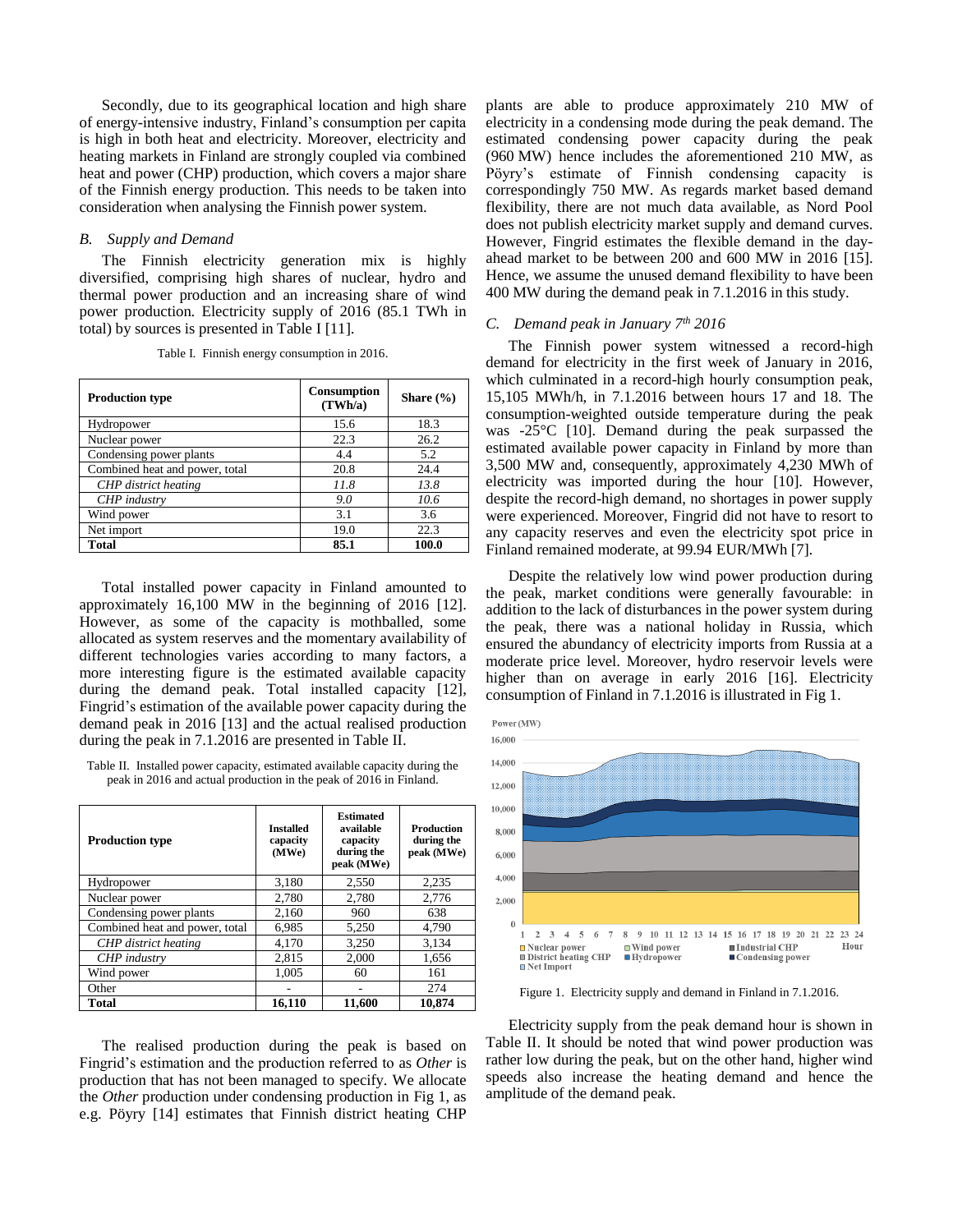EL-TRAN [17] analysed the structure of the power demand during the peak with several findings; firstly, industrial electricity use does not explain the peak, as industrial power demand matched the annual average consumption during the peak. Thus, more than two thirds of the demand comes from households. Secondly, even though electricity demand in households is monotonously increasing with falling outside temperature, no institution in Finland understands the detailed composition of the demand during the peak. However, it is estimated that 1°C drop in outside temperature results in approximately 100-200 MW of additional electricity demand in Finland, which is partly caused by the increasing demand for heat and partly by the decreasing efficiency of heat pumps. Moreover, EL-TRAN estimates that additional electrical heaters might explain up to 1000 MW of the demand during the peak.

## *D. Maintaining Power Capacity Adequacy in Finland*

To maintain the system security, the Finnish and Nordic power systems use the N-1 criterion, i.e. the systems are built to withstand the most common individual faults in power production and transmission. After responding to a fault in the system, Fingrid strives to restore the readiness to respond to the next possible fault as quickly as possible. Moreover, Fingrid and Nord Pool have a variety of instruments in order to maintain adequate power capacity in Finland in case the markets fail to solve the situation. Firstly, in case an intersection between supply and demand curves is not achieved after the market based demand flexibility, Nord Pool would effectuate one or more of the following measures [18]:

- Activate peak load reserves
- Ask the TSO about the possibility to adjust the trading capacity
- Block orders that increase curtailment
- Deduct orders on a pro rata basis until a point of intersection is achieved

The peak load reserves are offered to Elspot market, if supply and demand curves do not intersect otherwise. Capacity reserve for the period 1.7.2015-30.6.2017 is approximately 300 MW and it comprises Naistenlahti 1 and Haapavesi power plants and Suomenoja heat pump as demand response. The two power plants are on a 12-hour readiness during the winter period. However, since 2010 there has been no need to activate the peak load reserves [19].

Fingrid, on the other hand, controls different frequency restoration reserves, which comprise approximately 1000 MW of reserve capacity with a starting time of 10-15 minutes [17]. These reserves are mainly fuel oil powered gas turbine power plants. However, as mentioned earlier, the primary function of the frequency reserves is to cope with unexpected faults in the power system and they operate completely outside the Elspot market. Different frequency restoration products and their capacity obligations are presented in Table III.

|  | Table III. Fingrid's frequency containment and restoration reserves. |
|--|----------------------------------------------------------------------|
|  |                                                                      |

| operation (FCR-N)                                           |          |
|-------------------------------------------------------------|----------|
| Frequency Containment Reserve for Disturbances<br>$(FCR-D)$ | 220-265  |
| Automatic Frequency Restoration Reserve (aFRR)              | 70       |
| Manual Frequency Restoration Reserve (mFRR)                 | 880-1100 |
|                                                             |          |

In addition to operating the frequency reserves, Fingrid coordinates the communication between different power market stakeholders, ensures that all available capacity is activated in case of power supply shortage and blocks bids in the Elbas market or the whole market, if needed [20]. If demand for electricity is not met with all the aforementioned instruments, Fingrid will apply rolling blackouts in the Finnish power system. However, this procedure has yet to be tested. Mainly due to the high hydropower capacity in Norway and Sweden, the Nordic electricity markets have traditionally had no major problems as regards system balance and capacity adequacy during winter peaks. However, the current trends are leading to possible difficulties, which we will discuss in the following chapter.

#### *E. Current Trends*

Demand for electricity in Finland has not grown during the 2010s, but stayed around 82-85 TWh/a. The low demand has partly been caused by the economic downturn in Finland and partly by the exceptionally warm weather in the past years. Furthermore, the lower demand has significantly reduced the operating hours of especially condensing power plants, causing the plants to lose their economic feasibility. Hence, the commercially active condensing power capacity in Finland has reduced by more than 2,000 MW since 2010. Currently there is only one condensing coal plant in Finland in commercial operation, whereas others have been mothballed or decommissioned. Condensing power has traditionally been the price setter in the day-ahead market and it been used for peak production. Simultaneously with the decreasing capacity of conventional plants, wind power capacity in Finland and in the Nordics has been growing rapidly – mainly due to national subsidy schemes. Wind power capacity in Finland was approximately 1,005 MW in early 2016 and it is expected to double by the end of 2017 under the current feed-in tariff mechanism [14].

The two aforementioned trends, decreasing thermal power capacity and increasing wind power capacity, are most likely set to continue. The Finnish Government published a new National Energy and Climate Strategy in 24.11.2016, which presents a roadmap to achieve the national targets on i.a. increasing the share of RES and cessation of coal use in energy production. However, there is a 1,600 MW nuclear power plant, Olkiluoto 3 (OL3), being built in Finland, which is estimated to start its operation in late 2018. OL3 should reduce the stresses related to power capacity adequacy starting from 2019, but the issue of capacity adequacy remains highly topical at least in 2017-2018.

#### III. METHODS AND DATA

## *A. EnergyPLAN*

The power system simulations in this paper are executed using a publicly available simulation tool, EnergyPLAN,

| <b>Reserve product</b>                   | <b>Obligation</b> (MW) |
|------------------------------------------|------------------------|
| Frequency Containment Reserve for Normal | about 140              |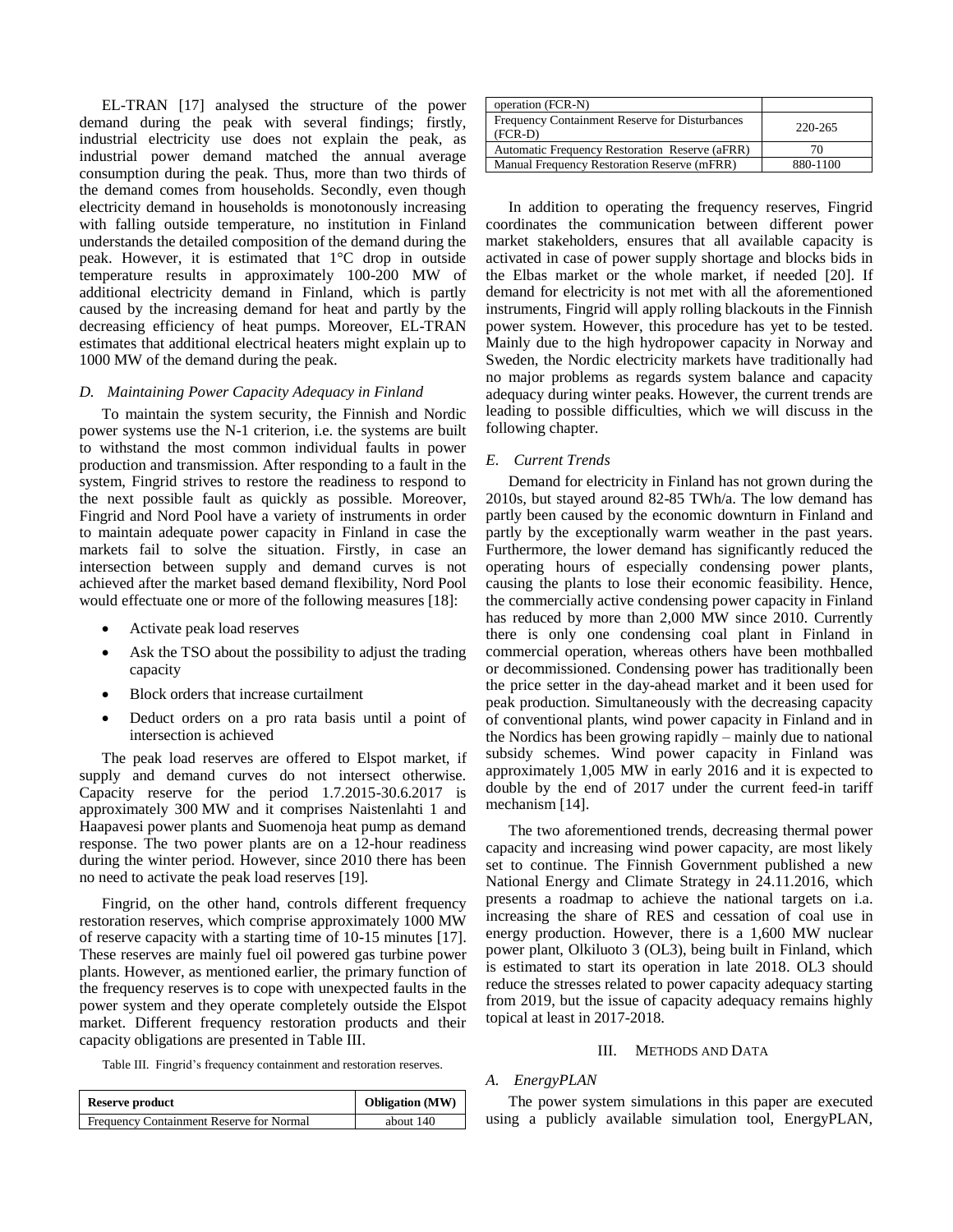which is developed and maintained by Sustainable Energy Planning Research Group at Aalborg University [21]. EnergyPLAN is a deterministic simulation tool, as opposed to optimisation models with an optimum solution. The tool simulates national energy systems on an hourly basis, including electricity, heating, cooling, transport and industry sectors. Even though the electricity system is the most sensitive in terms of system stability and the magnitude of possible risks, inclusion of heating sector is essential in the Finnish energy system, as heat and power markets are strongly coupled via CHP production in Finland. However, EnergyPLAN has been widely used for modelling systems with a high share of CHP production, e.g. [22], [23].

EnergyPLAN has two different simulation strategies: technical and market economic. The technical simulation prioritises all domestic production in the dispatch order before importing any electricity, whereas the market economic simulation reflects the dynamics of Nord Pool day-ahead market more accurately, prioritising imported electricity in case its price is lower than the short-run marginal costs of domestic production. Moreover, the market economic simulation reflects the nature of hydropower in a liberalised electricity market as a market-balancing instrument more accurately and, hence, simulations in this study utilise the market economic scheme.

#### *B. Input Data for EnergyPLAN*

Power plants and their capacities are based on Finnish Energy Authority's power plant register, in which all power plants in Finland with at least one MVA of capacity are registered [12]. Data on transmission lines to neighbouring countries [24] and the estimated available capacities during demand peaks come from Fingrid.

Inflexible power production methods maintain a major part of the demand. This comprises e.g. nuclear baseload, wind power and run-of-river hydro. Moreover, industrial CHP power production is given as an inflexible input and the simulated scenarios assume the actual realised production in early 2016. Hourly distributions for inflexible data are based on data collected by Fingrid [25]. Annual heating demand on an hourly basis is estimated based on the district heating CHP electricity production. Electricity day-ahead market prices and hydro reservoir levels are publicly available data in Nord Pool website [7]. Cost data for power plants is based on Energienet.dk's report Technology Data for Energy Plants [26]. The EnergyPLAN model used in this study is calibrated so that the actual electricity market conditions during the first week of January 2016 are reflected as accurately as possible.

## IV. ANALYSIS AND SIMULATION RESULTS

#### *A. Analysed Stress Factors in the Power System*

This chapter discusses the risk factors that could have realised in early 2016. Moreover, as the Finnish energy system is prepared for any single component in the system to fail (N-1 criterion), this study analyses the needed combinations of such stress factors that would eventually have caused major problems in the system upon realisation.

As regards faults in power production, the biggest power plants in Finland are currently nuclear power units Olkiluoto 1 (OL1) and Olkiluoto 2 (OL2), each of them having an electrical capacity of 880 MW. Therefore, forced outages in OL1 and OL2 are analysed in this study. As regards transmission lines, the biggest single connection is an AC line between Finland and SE1 (northern Sweden), in which a fault can cause a loss of up to 1,100 MW of transmission capacity. Moreover, a failure in DC line Fennoskan 2, of whose failure would reduce the power supply by 800 MW, is analysed. Analysed stress factors are listed in Table IV.

Table IV. Simulated stress factors in the power system.

| <b>Stress factors [Fn]</b>                              | <b>Effect</b> on<br>Power<br><b>Availability</b><br>(MWe) | <b>Probability</b><br>of forced<br>outage $(\% )$ |
|---------------------------------------------------------|-----------------------------------------------------------|---------------------------------------------------|
| F <sub>1</sub> . SE1-FI Transmission line forced outage | 1.100                                                     | 2[14]                                             |
| F <sub>2</sub> . Olkiluoto 1 forced outage              | 880                                                       | $2.1$ [27]                                        |
| F <sub>3</sub> . Olkiluoto 2 forced outage              | 880                                                       | $2.1$ [27]                                        |
| F <sub>4</sub> . Fennoskan 2 forced outage              | 800                                                       | 6 [ 14]                                           |

#### *B. Simulated Scenarios*

This chapter presents the results of the EnergyPLAN simulations in different scenarios. The simulations present scenarios where no measures of intervention to improve capacity adequacy have been taken. Implications and measures of the scenarios are analysed and discussed in Chapter V.

#### *1) Scenario 1*

Scenario 1 simulates a similar market situation as the first week of 2016, where the SE1-FI transmission line  $(F_1)$  has been damaged before the peak demand day. Hence, lack of the transmission capacity is already included in the aggregated supply curve in the day-ahead trade. As can be seen from Fig 2, the power system has enough installed power capacity and available transmission capacity to supply the demand without any measures of intervention.



Figure 2. Electricity supply in Scenario 1.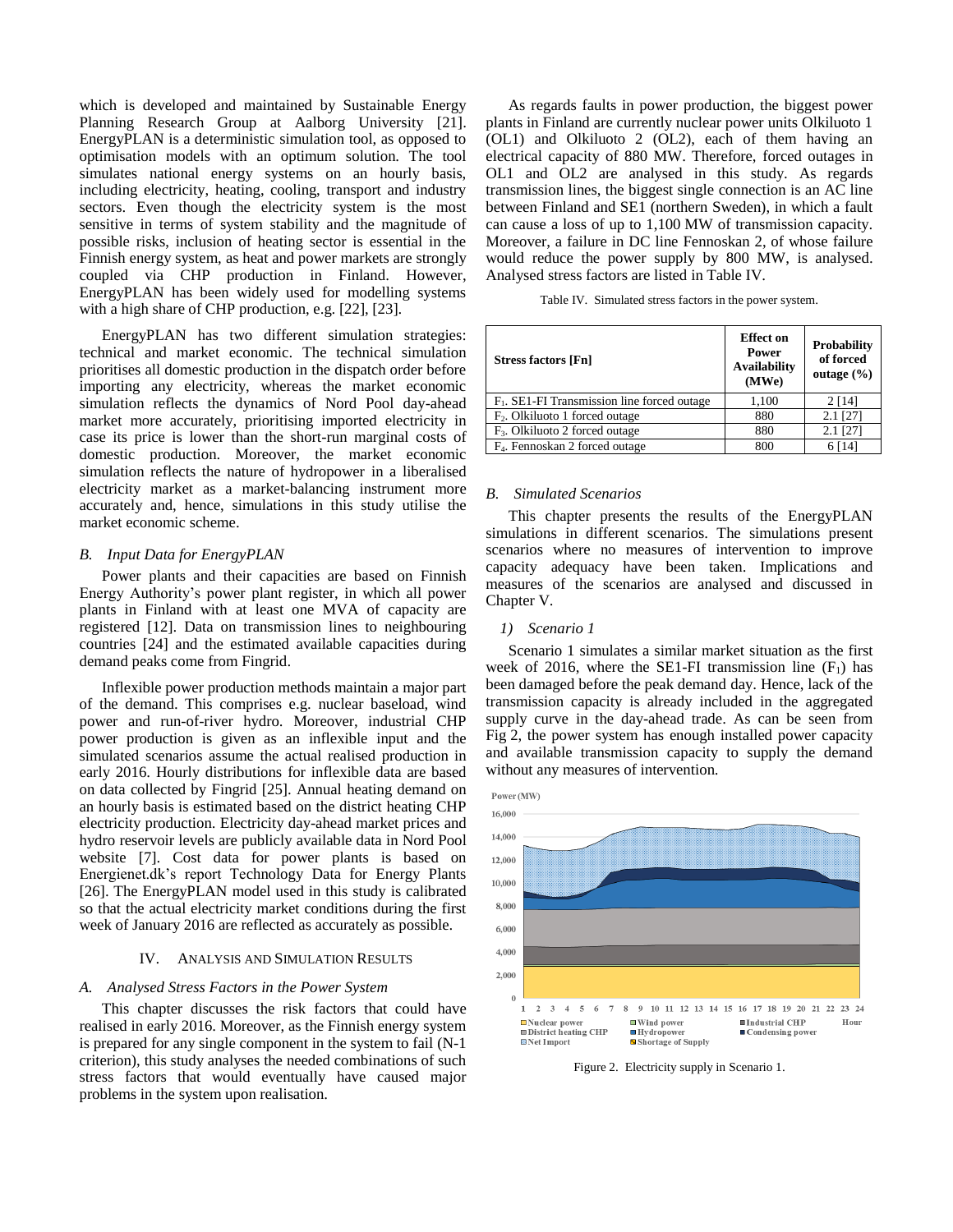## *2) Scenario 2*

Scenario 2 simulates simultaneous forced outages in SE1- FI transmission line  $(F_1)$  and OL1 power plant  $(F_2)$  during a market situation such as the first week of 2016. Again, the stress factors have realised separately before the peak demand day and measures to deal with the short-term effects have been taken. Hence, the lack of capacity is already included in the day-ahead trade for the peak demand day in 7.1.2016. As can be seen from Fig 3, there is a shortage of supply throughout the day. The highest lack of capacity is between hours 17 and 18 and it is approximately 700 MW.





#### *3) Scenario 3*

Scenario 3 simulates simultaneous forced outages in OL1  $(F_2)$  and OL2  $(F_3)$  and a fault in Fennoskan 2  $(F_4)$  during a market situation such as the first week of 2016. Again, the stress factors have realised separately before the peak demand day and measures to deal with the short-term effects have been taken. Hence, the lack of capacity is included in the day-ahead trade for the peak demand day in 7.1.2016. As can be seen from Fig 4, there is a severe shortage of supply throughout the day. The highest lack of capacity is between hours 17 and 18 and it is approximately 1,280 MW.



Figure 4. Electricity supply in Scenario 3.

#### V. DISCUSSION AND CONCLUSIONS

We have analysed the Finnish power system and conditions during the record-high demand peak in 7.1.2016 and, moreover, identified some of the most severe plausible stress factors that could have realised in early 2016. Furthermore, we have used EnergyPLAN simulation tool to assess the implications of such factors in the power system during a similar demand peak period. Our simulations show the resulting shortage of supply in the scenarios assuming a *ceteris paribus* situation. However, there is a variety of responses from the markets and measures of intervention that would be taken before letting a full-fledged blackout realise, which we will discuss in this chapter.

Scenario 1 simulated a situation, where the single largest power source in the system is unavailable. Despite the recordhigh demand, the day-ahead markets had sufficient amount of capacity to supply the demand. Moreover, a fault in SE1-FI transmission line would have moved the point of intersection between supply and demand curves, increased the electricity market price and, hence, mitigated the stress by lowering the demand. As regards the short-term effects of an abrupt fault of this magnitude in the system, Fingrid would have needed to activate frequency restoration reserves to maintain or restore the system stability. The probability of Scenario 1 to have been realised during the demand peak is approximately 2 %.

The highest lack of power capacity in Scenario 2 is 700 MW, which by coincidence corresponds to the sum of available peak load reserves and the estimated demand flexibility. However, this situation already reflects a very high stress in the power system and the activation of peak load reserves implies that there are no more market based supply bids in the electricity market. Hence, the day-ahead market price could reach the ceiling price, 3,000 EUR/MWh, which is approximately hundred times the average price in the Elspot market. As  $F_1$  and  $F_2$  are not interdependent, the probability of Scenario 2 to have been realised during the demand peak is approximately 0.042 %.

Scenario 3 reflects a severe and unlikely situation of three major power system components failing during a record-high demand peak. After demand flexibility and activation of the peak load reserves, there would still have been a shortage of 580 MW during the highest peak and, hence, Nord Pool would have had to cut the demand curve. This situation has yet to realise in Finland and the detailed procedures are hence to be tested. However, Fingrid has sufficient reserves to supply the demand, but it is a matter of prioritising, whether the reserves are held up for yet another fault in the system. Moreover, a shortage of supply with this severity would have been reflected with the ceiling price in the electricity market throughout the day, which could have encouraged a demand response higher than the estimated 400 MW. The estimation applies in short-term situations, whereas electricity price futures indicating prolonged elevated market prices could encourage higher amount of flexibility in e.g. industrial electricity use. As  $F_2$ ,  $F_3$  and  $F_4$  are not interdependent, the probability of Scenario 3 to have been realised during the demand peak is approximately 0.0026 %.